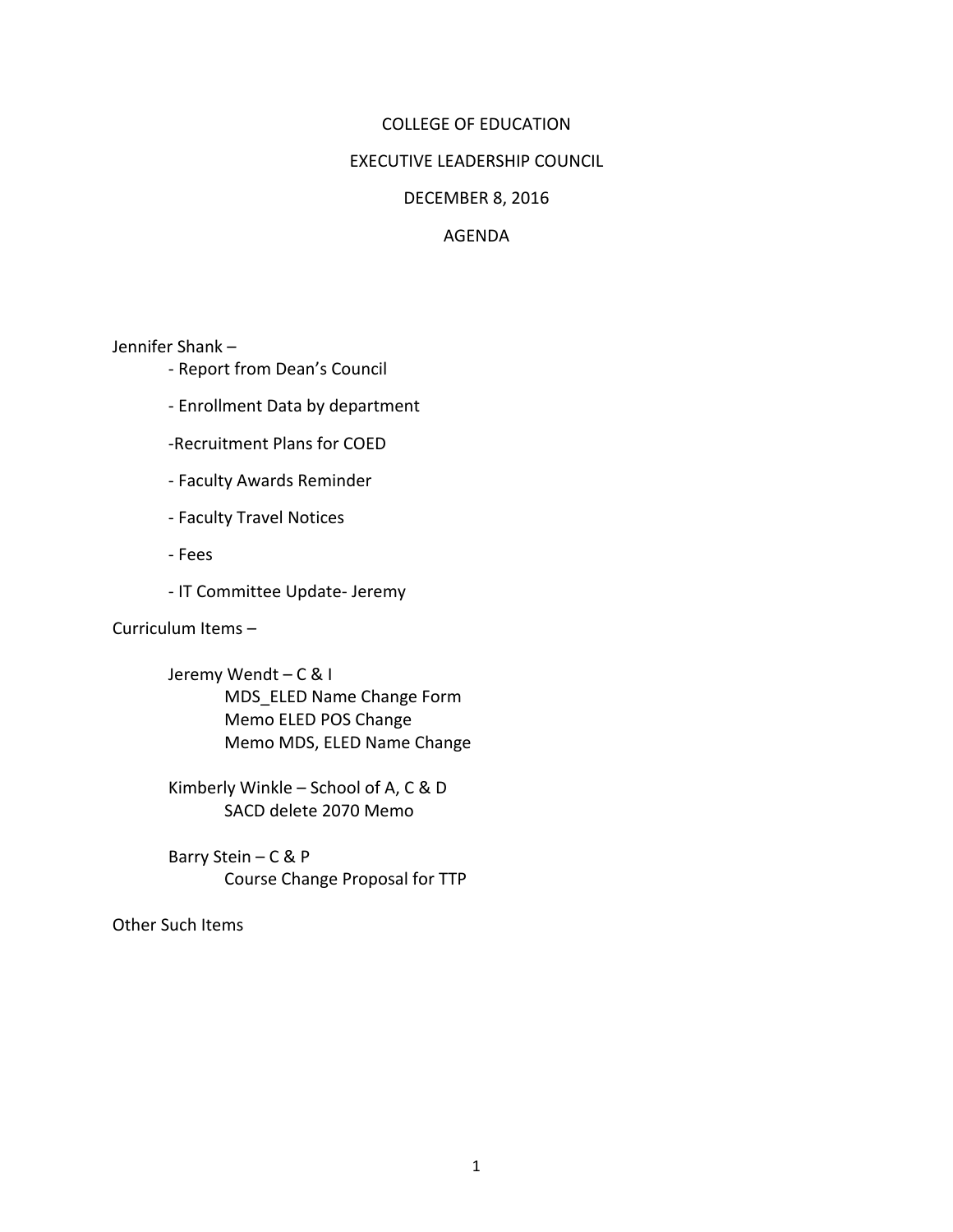## EXECUTIVE LEADERSHIP COUNCIL

#### DECEMBER 8, 2016

#### **MINUTFS**

#### **Jennifer Shank –**

- Report from Dean's Council-Handouts were given concerning upcoming budget proposals. Deadlines on handouts for budget proposals and current estimates.

- Enrollment Data by Department-Hand out given on application numbers for enrollment

-Recruitment Plans for COED-Julie Baker discussed forming a small committee to develop goals and action items to help in recruitment efforts for the college. The committee would consist of a representative from each department and include someone from admissions. 

- Faculty Awards Reminder- Nominations are still open for faculty awards, please encourage everyone to vote and voting will close at the end of January. Also think about alumni award nominee, possibly the Greesons or Dr. Winkle proposed an alumnus from Art.

- Faculty Travel Notices- Remind faculty they need to send chairs notification of traveling and ask for approval before they travel.

- Fees- hand out was given with estimates and proposals on how to possibly increase fees. The list of courses that currently has a fee attached to it needs to be looked at and updated. Please send Dr. Shank any ideas or thoughts you have about how to implement fee increases and the classes that should have them.

- IT Committee Update- Dr. Wendt gave an update on current TAFT money and the committee concerning how TAFT money is spent.